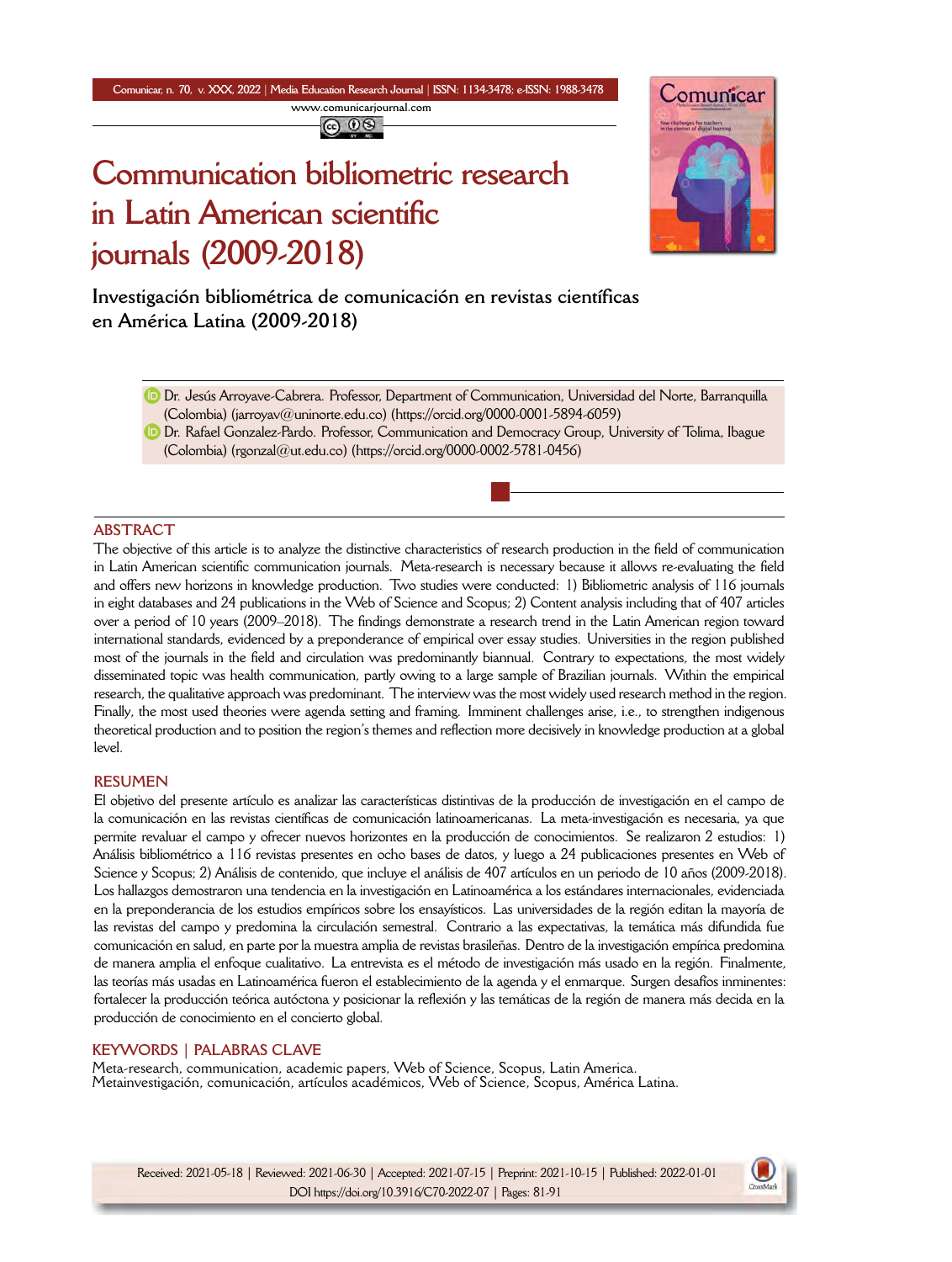# **1. Introduction**

Meta-research has acquired great relevance in different disciplines, thanks to the possibility it offers scientists to "redesign science, identify areas that need to be re-examined, re-evaluate previous certainties, and point out new paths" for research (Evans & Foster, 2011: 721). Meta-analysis, meta-knowledge, or critical-reflective analysis in the field of communication (Fuentes-Navarro, 2019) already has a consolidated trajectory in an international context (Günther & Domahid, 2017; Rains et al., 2018). It is possible to find important historical (Löblich & Scheu, 2011), methodological (Scharkow, 2013), biographical (Meyen, 2012; Rogers, 1997), and thematic (Günther & Domahid, 2017) reviews, even on the same meta-analyses in the field (Rains et al., 2018). The production of knowledge in academic journals during this century is particularly interesting (Bryant & Miron, 2004; Demeter, 2017, 2018; Feeley, 2008; Kim et al., 2010; Walter et al., 2018).

In Spain, meta-research in communication from periodical publications has also achieved an extraordinary momentum (Fernández-Quijada & Masip-Masip, 2013; Goyanes et al., 2018; Martínez-Nicolás et al., 2019). In recent decades in Latin America, there has been incipient interest in the subject (Rogel-Salazar et al., 2017), although very specific studies that explore knowledge production in certain journals or countries have prevailed. Thus, we find studies related to knowledge production in Brazil (Krohling, 2009; Liberatore & Herrero-Solana, 2009; Pivatto-Brum et al., 2016), Mexico (Gómez-Rodríguez et al., 2017), Colombia (Arroyave-Cabrera et al., 2020; Gregorio-Chaviano, 2007) and Uruguay (Picco et al., 2014). A few have reviewed the presence of the region's journals in the major international databases (González-Pardo et al., 2020; Rogel-Salazar et al., 2017). However, there are no studies mapping knowledge production in the field, focusing on the main publications in the Latin American region. Meta-research is justified because it is necessary to identify new lines of research, "reevaluate previous certainties and point out new paths" (Evans & Foster, 2011: 721), and, in this way, better understand the particularities of the field in Latin America. The objective of this article is to analyze the distinctive characteristics of research in the field of communication in Latin America from the main periodical publications. The following section reviews the regional research in the field to derive the major research questions.

### **2. State of the question: Previous empirical studies in Latin America**

The representation of Latin American journals in large international databases is marginal. No journal is indexed in the SSCI (WoS) database and only 3.2% (14 of 434) are in Scopus (González-Pardo et al., 2020). Among the reasons given for this scarce representation are a lack of professionalization of the editors and the publishing body in general in the region and a scarcity of funds (Salager-Meyer, 2015). The publications maintain other dynamics related to the publishers of these journals and the periodicity of their circulation (Cetto & Alonso-Gamboa, 2011). Unlike the international context, neither publishers nor associations have had an important role in publishing journals in Latin America (Navas-Fernández, 2017). Regarding geographic distribution, the leading country is Brazil, publishing 35% of all journal titles, 2.5% worldwide (Navas-Fernández, 2017). Therefore, such editorial leadership is expected to extend to the field of communication. However, there remains a gap in the characterization of the periodicity and geographic distribution of journals in the field. The following research questions emerge from this review of previous studies:

- P.I. 1. In which databases are Latin American communication journals indexed?
- P.I. 2. What is the periodicity of circulation?
- P.I. 3. Who publishes existing communication journals in the region?
- P.I. 4. What is the geographic distribution of communication journals in the region?

Various reviews in Latin America have raised certain topics that have stood out in the field: alternative communication, communication policies, communicative imperialism, and cultural studies (Barranquero, 2011). Gobbi (2008) analyzed 1,576 papers presented at the annual conferences of the Latin American Association of Communication Researchers (ALAIC for its initials in Spanish) from 1998 to 2006, finding that the most common topics were reflection on the media, 12% on television and 9% on the Internet, and research theories and methods at 8%. It is striking that 57% of the papers could not be classified because

÷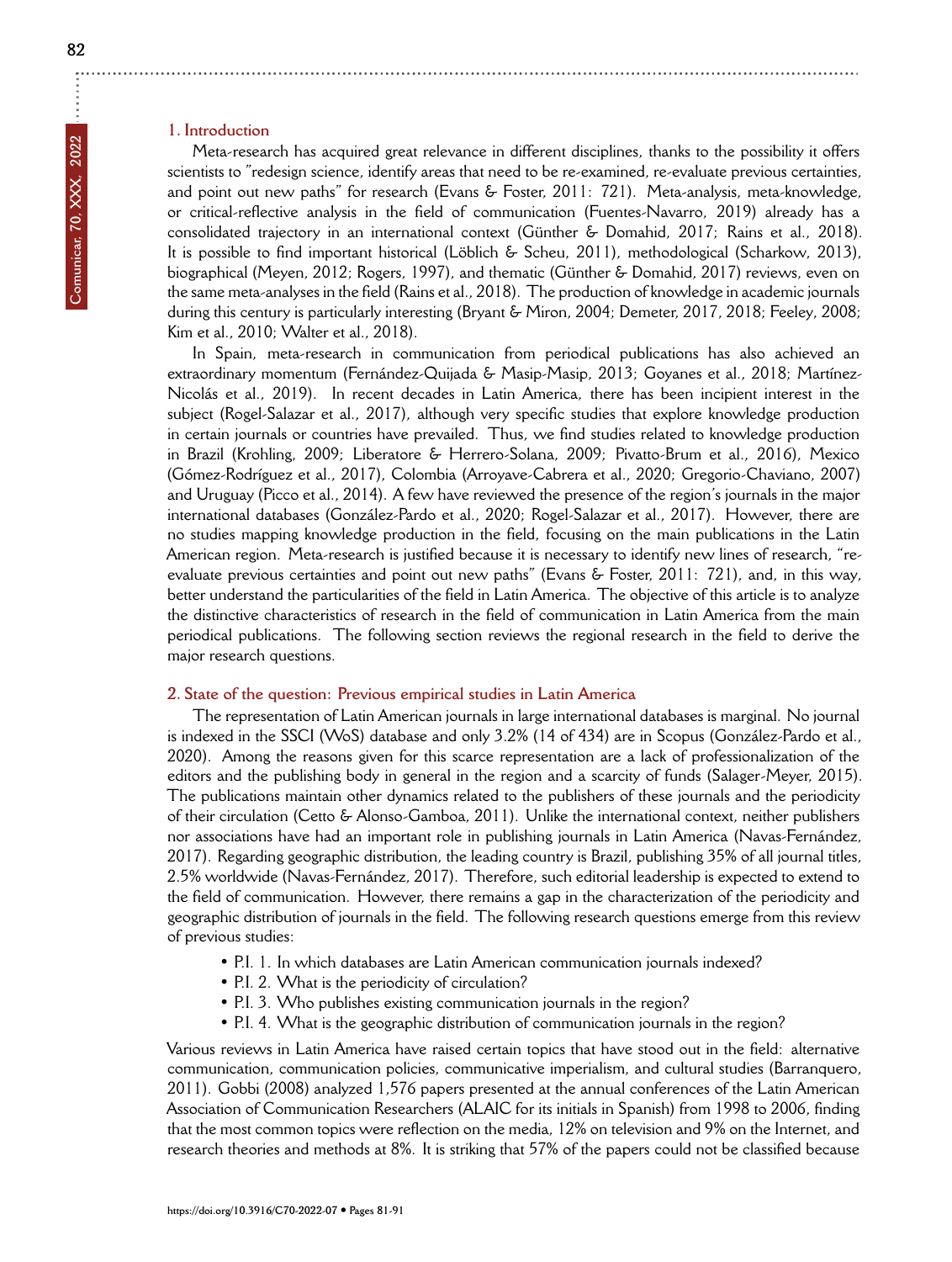they were "so diluted" that it was impossible to do so. Moyano (2018) analyzed 672 papers presented from 2000 to 2010 in six ALAIC conferences and three meetings of the Latin American Federation of Social Communication Faculties (FELAFACS in Spanish), identifying the following predominant thematic categories: Communication and Media Processes (29%), Media, Technologies and Politics (21%), Media, Technology and Culture (18%), and Media, Technologies and Education (17%). Gómez-Rodríguez et al. (2017) reported that in the journal Comunicación y Sociedad (Communication and Society) in Mexico, four topics stood out: sociocultural environment (43.6%), academic (24.9%), socioeconomic (16.7%), and socio-political (14.8%). Although there was no homogeneity in the categories used in the studies, there was a gap in the topics addressed in the journals in the field for Latin America, so the following question was posed:

#### • PI. 5. What themes will be more frequent in Latin America?

The most important antecedent in knowledge production research within research journals dates to the pioneering work of Orozco-Gómez (1997), who analyzed 10 journals published in Latin America on the celebration of the anniversary of the first school of journalism in the region (National University of La Plata, Argentina, 1934). One of the central conclusions of the study was that the essay, particularly the superficial (light), was the most widespread form for presenting research by academics in the region. At the end of the last century, the Mexican researcher emphasized the need for more empirical studies that would advance theory in Latin America.

The globalization of academia and institutional pressures to climb in international rankings have led researchers to adopt international standards and perform research with empirical evidence, more common in international publications (Alvesson et al., 2017; Goyanes, 2020). Murphy and Zhu (2012) reported a new neo-colonialism in the international academy that tends to impose standardization and empiricism as a widespread norm in scientific production. Goyanes et al. (2018) and Piñeiro-Naval and Morais (2019) showed a new trend in Spanish journals, which have gone from theoretical reflection to research based on empirical evidence. It is expected that a similar change may be occurring in the field in Latin America, based on which the question arises:

• PI. 6. Will empirical studies prevail over essay studies?

McAnany and La-Pastina (1994) reviewed Latin American audience studies from a little over two decades (1970–1993). After analyzing 26 texts, they concluded that one of the major problems in most studies was their methodological deficiency; some texts did not even include a methodology section showing the procedures followed to arrive at their conclusions. The two most common methods found were the survey and ethnography. Moyano (2018: 313) stated that "7 of 10 works (68%) presented evidence of a methodology, but only 2 out of 10 (19%) contained explicit references to the application of methods, production techniques and/or research tools...or any other methodological by-product". In presentations that showed direct or indirect evidence of a methodology, 76% were qualitative, 9% quantitative, and 13% mixed. Whereas McAnany and La-Pastina (1994) reviewed studies that included master's and doctoral theses, Moyano focused on papers presented at ALAIC and FELAFACS over a decade (2000–2010). Therefore, it is of great interest to explore the methodological approaches in academic journals of the region.

• PI. 7. What methodological approach and methods are the most common in the articles?

Various international studies have explored the most-used theories in research in the field of communication. After tracking 48 years of research in six leading journals in the field, Bryant and Miron (2004) established that the theory of framing, agenda setting, and cultivation analysis were the most used over nearly half a century. This finding was corroborated by Walter et al. (2018) in their investigation of all knowledge production in the Journal of Communication, from its creation in 1951 through 2016. Chung et al. (2013) agreed that the framing theory was the most used in the field, whereas Piñeiro-Naval and Morais (2019) concluded that framing, agenda setting, and uses and gratifications were the most frequent theories in Hispanic American journals. However, there are no studies that explore this topic in Latin American journals.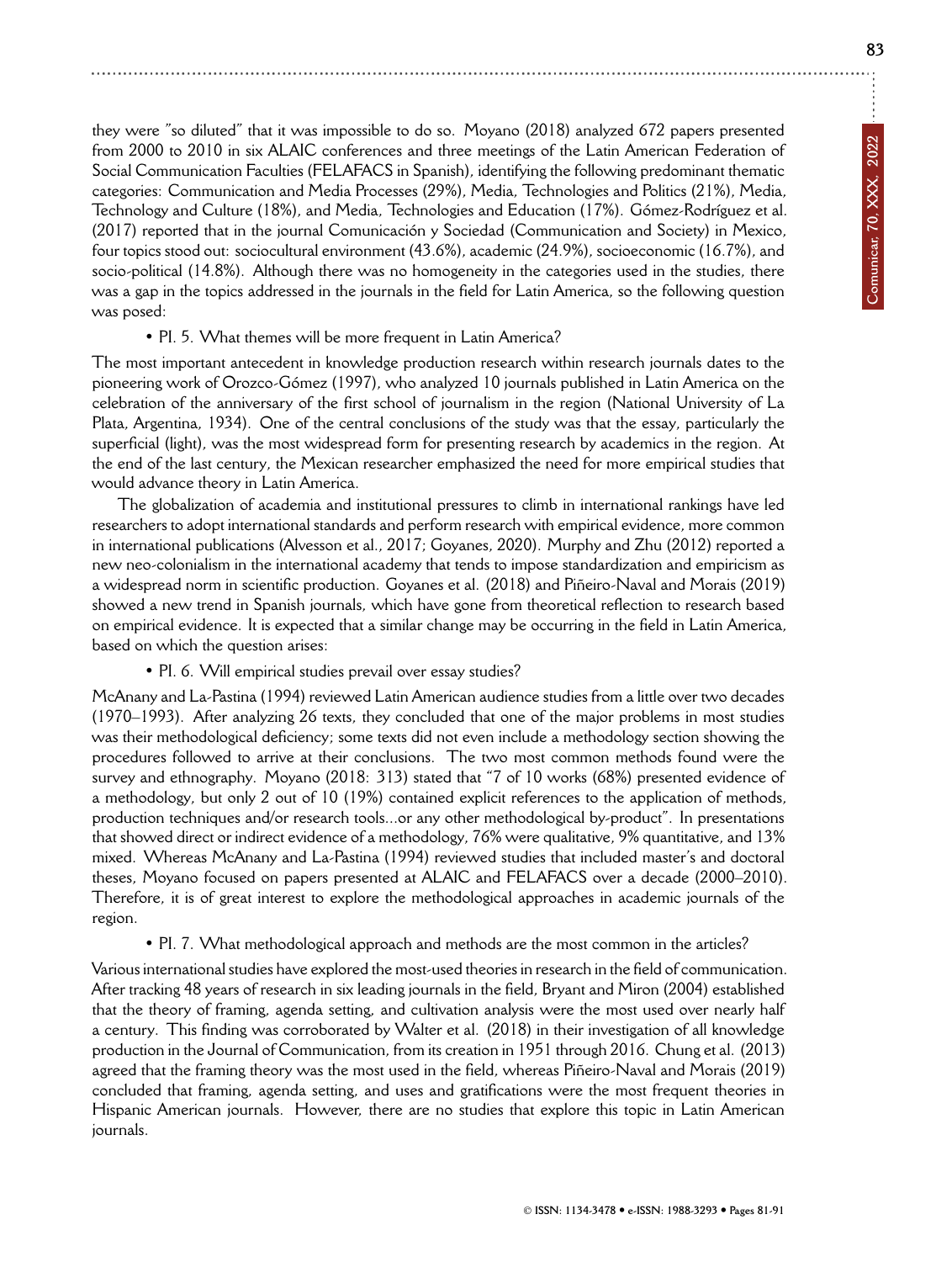# **3. Material and method**

To answer the first four research questions, variables were defined from which a bibliometric analysis was developed for all Latin American communication journals present in eight databases: Latindex, Dialnet, DOAJ, Scopus, AHCI, SSCI, REDIB, MIAR, ESCI and Google Scholar Metrics (GSM). Initially, 129 journals were identified. After several purification procedures according to validity, relevant subject areas, and the scope of journal contents, this number became  $N=116$ . Subsequently, 24 Latin American communication journals belonging to Web of Science and Scopus were selected. A decision was made to focus on the decade 2009–2018 (years for which the latest data were available for the coding procedure), as it is considered a sufficient period to identify the distinctive characteristics of the journals studied. The initial sample yielded 9,547 documents. Editorials, reviews and other texts that were not academic articles were excluded, which left a final sample of 5,660 articles. For the data extraction procedure, the methodological techniques were applied in two phases. In the first, information extracted from the metadata was characterized through a bibliometric analysis using the VOSviewer software (Van-Eck & Waltman, 2010). This enabled highlighting the study topics that were the most cited in scientific articles.

To identify the main topics in Latin American journals (P.I. 5), considering the results of the KW+ present in Scopus and ESCI, a clustering algorithm was applied in an integral way, with a resolution parameter *≥*10. This created 17 thematic groupings in which the degree of similarity of the KW+ was indicated, considering the communication sub-disciplines to which they belong, and which were proposed by Walter et al. (2018) and the thematic groups established by the Latin American Association of Communication Researchers (ALAIC in Spanish). The most representative KWs were coded in terms of content area, and conceptual definitions of the sub-disciplines established in the codebook: 1) organizational, business and public relations communication; 2) Communication and human behavior; 3) Political communication and public opinion; 4) Communication and education; 6) Reception and media studies; 7) Popular communication, community, and citizenship; 8) Theory and methodology of communication research; 9) Communication, technology, and development; 10) Communication and sociocultural studies; 11) Communication for social change; 12) Communication in marketing and advertising scenarios; 13) Discourse and communication; 14) Studies of journalism; 15) Communication and history; 16) Ethics, freedom of expression, and right to communication; 17) Digital communication, networks, and processes. This thematic division has been adequately validated by the scientific community in Latin America over the more than four decades since the beginning of ALAIC.

In the second phase, we conducted a quantitative content analysis (Riffe et al., 2014; Wimmer & Dominick, 2010). We developed a sampling plan to identify the articles and a codebook based on similar studies (Fernández-Quijada & Masip-Masip, 2013; Goyanes et al., 2018; Kim et al., 2010; Martínez-Nicolás et al., 2019; Saperas & Carrasco-Campos, 2018). We addressed variables such as the empirical or essay typologies of the articles, predominant methodological approach and research methods, and theories most used in Latin American journals. In the analysis of the theories in the articles, the variable was structured based on results of the theories most cited in the studies of Bryant and Miron (2004), Walter et al. (2018) and Piñeiro-Naval and Morais (2019), in which 16 theories were defined that were conceptualized from the most representative authors. For the article type variable, several definitions were considered (Raiche & Gaudreault, 2014, cited by Bermejo-Berros, 2014; Baiget & Torres-Salinas, 2013; Piñeiro-Naval & Morais, 2019), understanding empirical articles to be those characterized by the presentation of results derived from data collection via the application of some technique or instrument. Essays are those in which various purposes were distinguished, such as the definition of concepts or the identification of problems or unresolved research questions. Finally, there are review articles, which present a state of the art or study of the situation in an entire area or of a topic in which there is critical analysis of how much has been published about it.

Regarding sampling, methodological decisions were guided by previous paradigmatic studies as follows. Bryant and Miron (2004) selected three journals and analyzed one journal edition per year, for a total of 1,806 over 44 years (1956–2000). Walter et al. (2018) examined 1,574 articles from the Journal of Communication over 65 years. Similarly, Kim et al. (2010) analyzed the entire production of Health Communication articles over 22 years, including 642 texts. In their scientometric study on the use of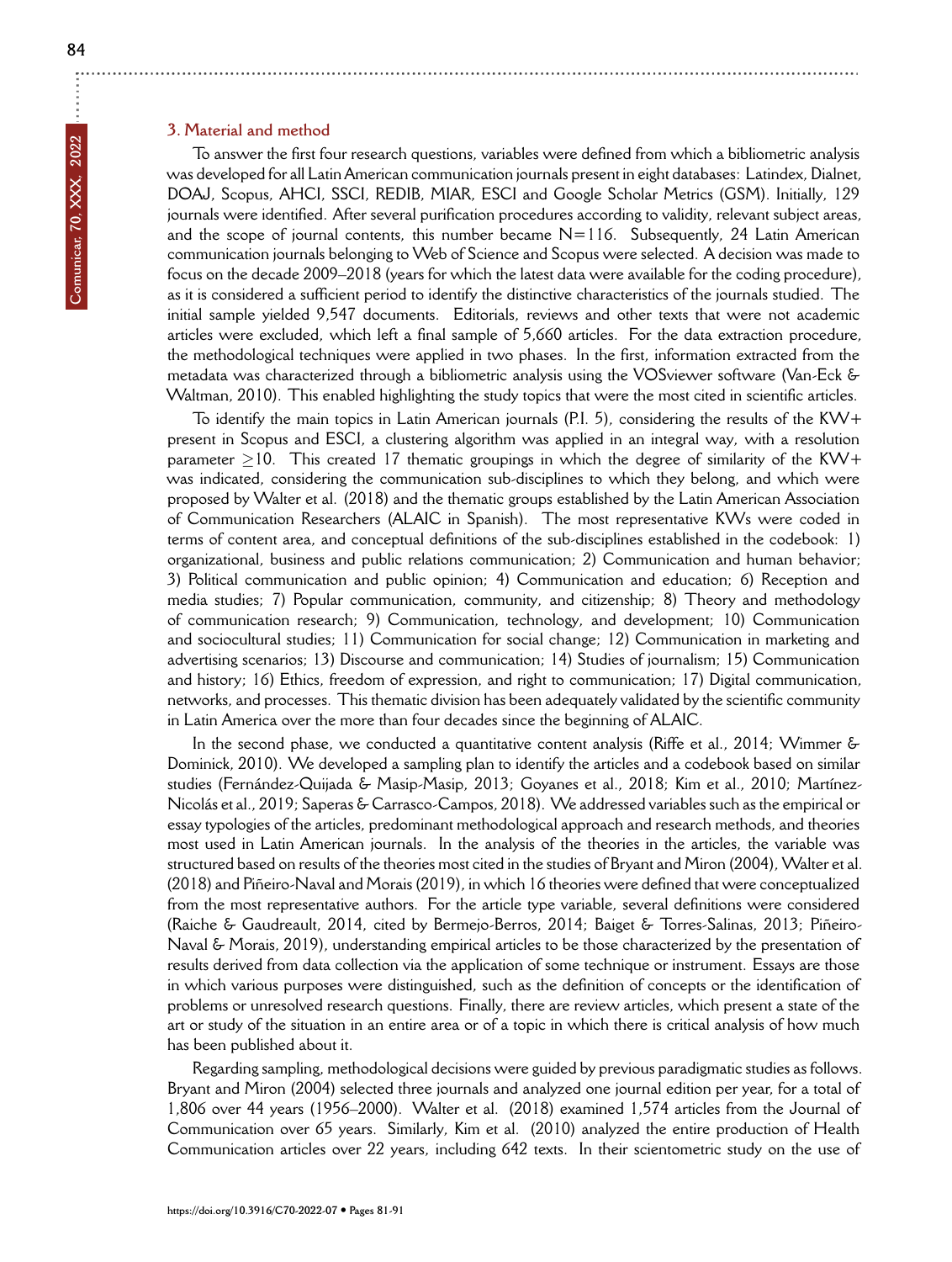grey literature, Joachim and Hélène (2020) evaluated 10% of a sample of 700 articles. For the present study, given that most publications had a semi-annual or quarterly circulation, we selected two articles per year and per journal, covering most publications. The final sample consisted of 470 articles chosen randomly over 10 years. It is important to note that there were journals that did not report articles in some years: Austral Comunicación (2009–2011); Oficios Terrestres (2018); Revista Comunicação Midiática (2009). For the coding process, three professionals were trained, all with communication background and two with postgraduate degrees. For the intercoder test, a random subsample of  $\sim$ 10% of the cases (n=47) was selected. The statistical parameter used to calculate reliability between the coders was Krippendorff's alpha (Krippendorff, 2011), found by using the "macro Kalpha" (Hayes & Krippendorff, 2007). Coding data were exported to SPSS (version 25) and the average reliability was found to be favorable:  $M(\alpha k)$ =0.90, with values between 0.81 and 0.99.

# **4. Analysis and results**

Regarding the first research question about the type of indexing of journals in Latin America (P.I. 1), Latindex was the database with the greatest presence in journals of the region (68), followed by Google Scholar (66), DOAJ (62), MIAR (37), Dialnet (28), ESCI (15), Redib (13), and Scopus (14) (Table 1). There were no Latin American journals indexed in SSCI (WoS); the Spanish Comunicar Journal and Profesional de la Información were the only Spanish-language ones in that database.

| Table 1. Number of journals per database and comparative analysis by communication<br>collection and presence in Latin America |                         |                             |            |                                     |            |  |  |
|--------------------------------------------------------------------------------------------------------------------------------|-------------------------|-----------------------------|------------|-------------------------------------|------------|--|--|
| Database                                                                                                                       | <b>Total collection</b> | Communication<br>collection | Percentage | <b>Latin American</b><br>collection | Percentage |  |  |
| SSCI                                                                                                                           | 4.781                   | 88                          | 1.84       |                                     |            |  |  |
| Scopus                                                                                                                         | 43.317                  | 434                         | 1.00       | 14                                  | 3.2        |  |  |
| <b>ESCI</b>                                                                                                                    | 7.727                   | 131                         | 1.70       | 15                                  | 11.5       |  |  |
| Latindex                                                                                                                       | 32.745                  | 457                         | 1.40       | 68                                  | 14.9       |  |  |
| <b>DOAJ</b>                                                                                                                    | 14,903                  | 234                         | 1.57       | 62                                  | 26.5       |  |  |
| <b>MIAR</b>                                                                                                                    | 46.840                  | 598                         | 1.28       | 37                                  | 6.2        |  |  |
| Dialnet                                                                                                                        | 10.824                  | 92                          | 0.85       | 28                                  | 30.4       |  |  |
| Redib                                                                                                                          | 3.365                   | 100                         | 2.97       | 16                                  | 16         |  |  |

On the other hand, regarding the periodicity with which Latin American journals circulate (P.I. 2), semiannual publications were predominant in the region (61%). Only GSM had two bimonthly publications. Scopus and ESCI had two quarterly publications. There was a trend for which the less demanding was their indexing, the longer their publication periods. This was the case of Latindex, GSM, DOAJ, MIAR and ESCI.

Regarding the editors of the main communication journals in the region (P.I. 3), most of the journals were from educational institutions (95), followed by universities (81.89%), associations (7.75%), and study centers (3.44%). Only the journal Cine Documental de Argentina was produced by a publishing house. Only four journals converged in the five databases: The Colombian Palabra Clave and Signo y Pensamiento, the Chilean Comunicación y Medios, and the Argentinian Ética y Cine. Regarding geographical distribution (P.I. 4), most publications were from Brazil (54.31%), surpassing secondplace Argentina (14.65%) by 39.65%. Colombia (9.48%) and Chile (6%) held third and fourth places, respectively.

| Table 2. Distribution by country of Latin American communication journals in scientific databases |          |            |             |             |                |             |              |               |
|---------------------------------------------------------------------------------------------------|----------|------------|-------------|-------------|----------------|-------------|--------------|---------------|
|                                                                                                   | Latindex | <b>GSM</b> | <b>DOAJ</b> | <b>MIAR</b> | <b>Dialnet</b> | <b>ESCI</b> | <b>REDIB</b> | <b>SCOPUS</b> |
| Brazil                                                                                            | 29       | 42         | 36          | 15          |                |             |              |               |
| Argentina                                                                                         | 16       | 5          |             | 4           |                |             |              |               |
| Colombia                                                                                          |          | -          | 6           | 6           | 8              |             | ⌒            |               |
| Chile                                                                                             |          | 3          | 3           | 3           |                | 3           | 3            |               |
| Ecuador                                                                                           |          | ⌒          | ົ           |             |                |             |              |               |
| Venezuela                                                                                         |          | ◠          |             |             | ⌒              |             |              |               |
| Mexico                                                                                            |          | ◠          |             | 3           |                |             |              |               |
| Uruguay                                                                                           |          |            | ╭           | c           |                |             |              |               |
| Peru                                                                                              |          | ◠          | 3           | 3           |                |             | ◠            |               |
| Bolivia                                                                                           |          |            |             |             |                |             |              |               |
|                                                                                                   | 68       | 66         | 62          | 37          | 28             | 15          | 16           | 13            |

National, local, or institutional journals were predominant. Very few in the region had an international reach. The distribution by country in the eight databases (Table 2) shows Latindex with the greatest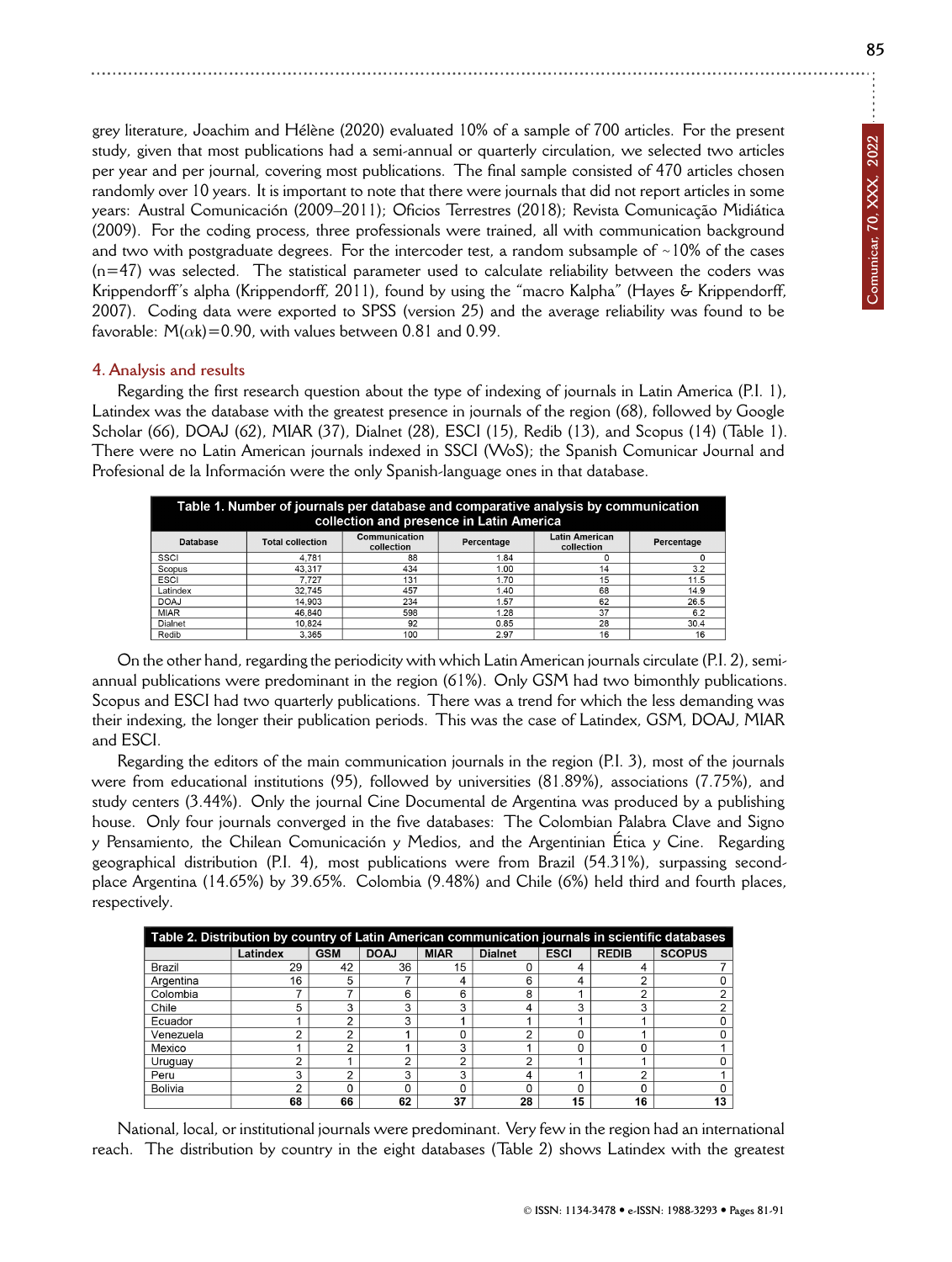coverage, followed by GSM, DOAJ, and MIAR. Brazil had the greatest presence in the databases. It was trailed at great distance by Argentina and Colombia. Bolivia had the least presence. In all the journals identified in ESCI, from which 1,482 documents were recovered, and in those of Scopus, with 3,016 documents, health communication was the main topic in the 106 KW+ (21.12%). In detail (Table 3), it is seen that three sub-areas of communication had the highest frequency (48.261%): health, sociocultural studies, and research theory and methodology. Areas related to marketing and advertising, history, and popular and citizen communication were the least frequent.

| Table 3. KW+ ranking by communication subdiscipline             |     |           |            |  |  |  |  |  |
|-----------------------------------------------------------------|-----|-----------|------------|--|--|--|--|--|
| <b>Subdiscipline</b>                                            | KW+ | Frequency | Percentage |  |  |  |  |  |
| <b>Communication and Health</b>                                 | 106 | 1,412     | 21.12      |  |  |  |  |  |
| <b>Communication and Sociocultural Studies</b>                  | 83  | 1,214     | 16.53      |  |  |  |  |  |
| Theory and Methodology of Communication Research                | 55  | 1.056     | 10.96      |  |  |  |  |  |
| Digital Communication, Networks and Processes                   | 42  | 666       | 8.37       |  |  |  |  |  |
| Organizational and Business Communication, and Public Relations | 39  | 467       | 7.77       |  |  |  |  |  |
| Reception and Media Studies                                     | 35  | 652       | 6.97       |  |  |  |  |  |
| Communication and Education                                     | 33  | 548       | 6.57       |  |  |  |  |  |
| Political Communication and Public Opinion                      | 22  | 157       | 4.38       |  |  |  |  |  |
| Regional and Sectoral Studies                                   | 17  | 262       | 3.39       |  |  |  |  |  |
| Communication and Human Behavior                                | 17  | 137       | 3.39       |  |  |  |  |  |
| Journalism Studies                                              | 13  | 274       | 2.59       |  |  |  |  |  |
| Communication, Technology and Development                       | 12  | 98        | 2.39       |  |  |  |  |  |
| Speech and Communication                                        | 10  | 141       | 1.99       |  |  |  |  |  |
| Ethics, Freedom of Expression and Right to Communication        | 10  | 128       | 1.99       |  |  |  |  |  |
| Communication in Marketing and Advertising scenarios            | 4   | 42        | 0.80       |  |  |  |  |  |
| Popular, Community and Citizen Communication                    | 2   | 27        | 0.40       |  |  |  |  |  |
| Communication and History                                       | 2   | 28        | 0.40       |  |  |  |  |  |

Regarding the type of prevalent articles (P.I. 6), upon exploring this variable in relation to the subdisciplines of communication (Figure 1), it was observed that most articles were empirical (52.15%), followed by essay (27.66%) and review (2.98%). Breaking down these data, 52.15% belonged to sociocultural studies (15.64%), education (13.50%), journalism (12.58%), and digital communication (10.43%).



j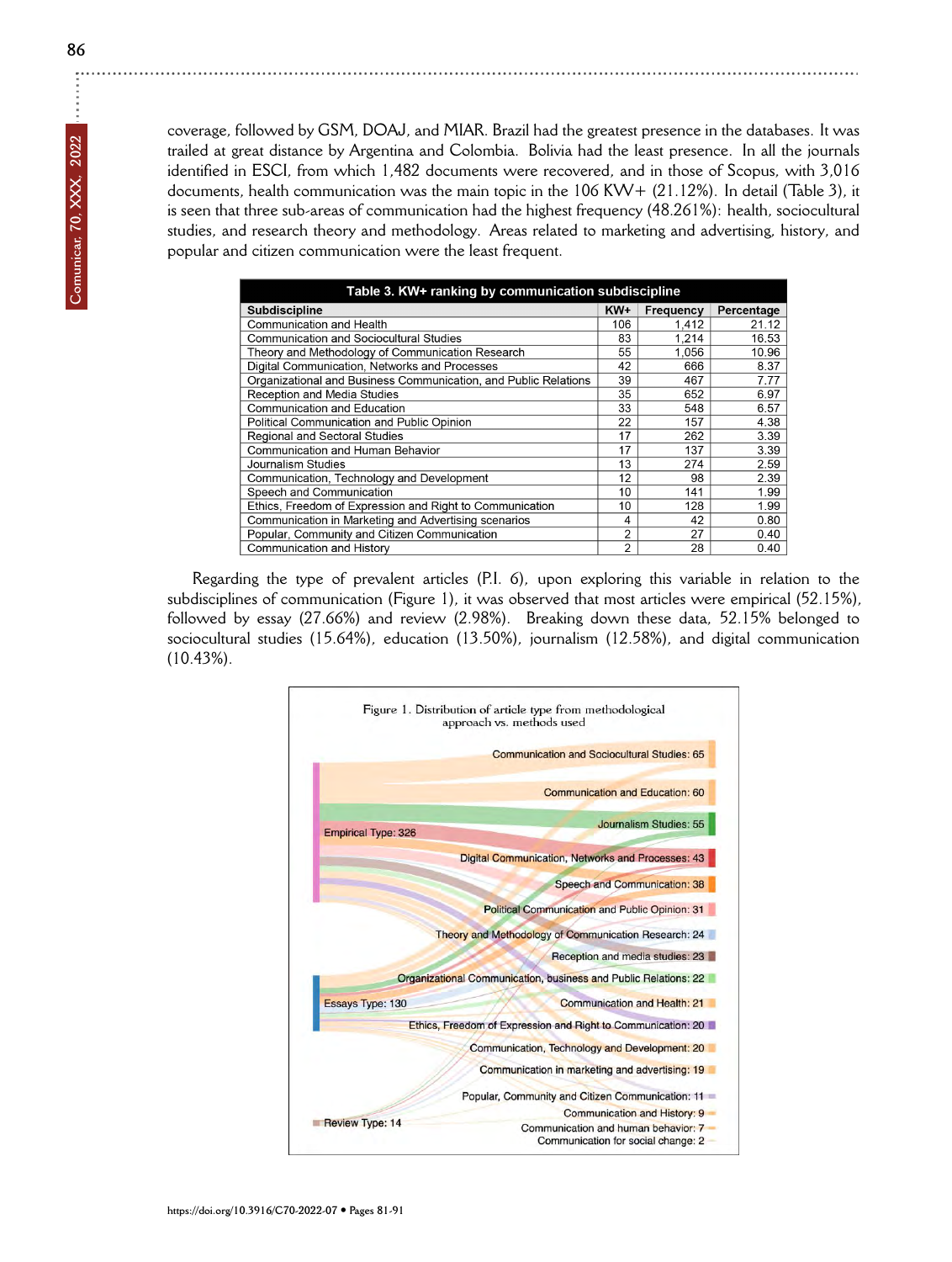Analyzing in detail the sub-disciplines on which each type of article focused, the essay documents, present at 57.69%, addressed other areas such as the theory and methodology of communication research (13.08%), discourse (12.31%), education (11.54%), sociocultural studies (10.77%), and journalism (10%).

The subdiscipline of communication and sociocultural studies was the most addressed by empirical studies at 13.83%, closely followed by education (12.77%) and journalism (11.7%). These three subdisciplines made up 38.30% of the total. Below 10% were digital communication (9.15%), discourse (8.09%), political communication and public opinion (6.38%), and theory and methodology of communication research (5.11%). These four sub-disciplines constituted 28.94% of the total. The only subject area without empirical studies was communication for social change. The 14 review studies focused on eight of the 17 sub-disciplines: theory and methodology of communication research (28.57%); there was less representation by political communication and public opinion (with the same percentages of 14.29%), communication in marketing and advertising scenarios, and digital communication, networks, and processes.

The predominant methodological approach in the articles was another research question (P.I. 7). We found (Figure 2) that upon separately analyzing the empirical articles (326), 73.93% were qualitative (241), 20.86% quantitative (68), and 5.21% mixed (17). Likewise, 253 articles (77.61%) used a single research technique, 55 (16.87%) used two, 4.29% (14 articles) used three, and only 1.23% (4 articles) used four.

In terms of the seven most-used research techniques, which accounted for 85% of the total, 61.25% concentrated on five qualitative techniques and 23.33% on two quantitative techniques (Figure 2). The five qualitative techniques were the interview (16.46%), case study (13.82%), discourse analysis (12.71%), narrative analysis (10.21%), and textual analysis (8.51%). For the quantitative approach, the most-used technique was content analysis (14.46%) and survey (9.36%). It is striking that the experiment showed marginal use in the region (0.43%).



Finally, regarding the presence of theories in the articles (P.I. 9), the scarce use of theories in academic publications of the region is striking. Only 17.66% of the articles explicitly presented at least one theory.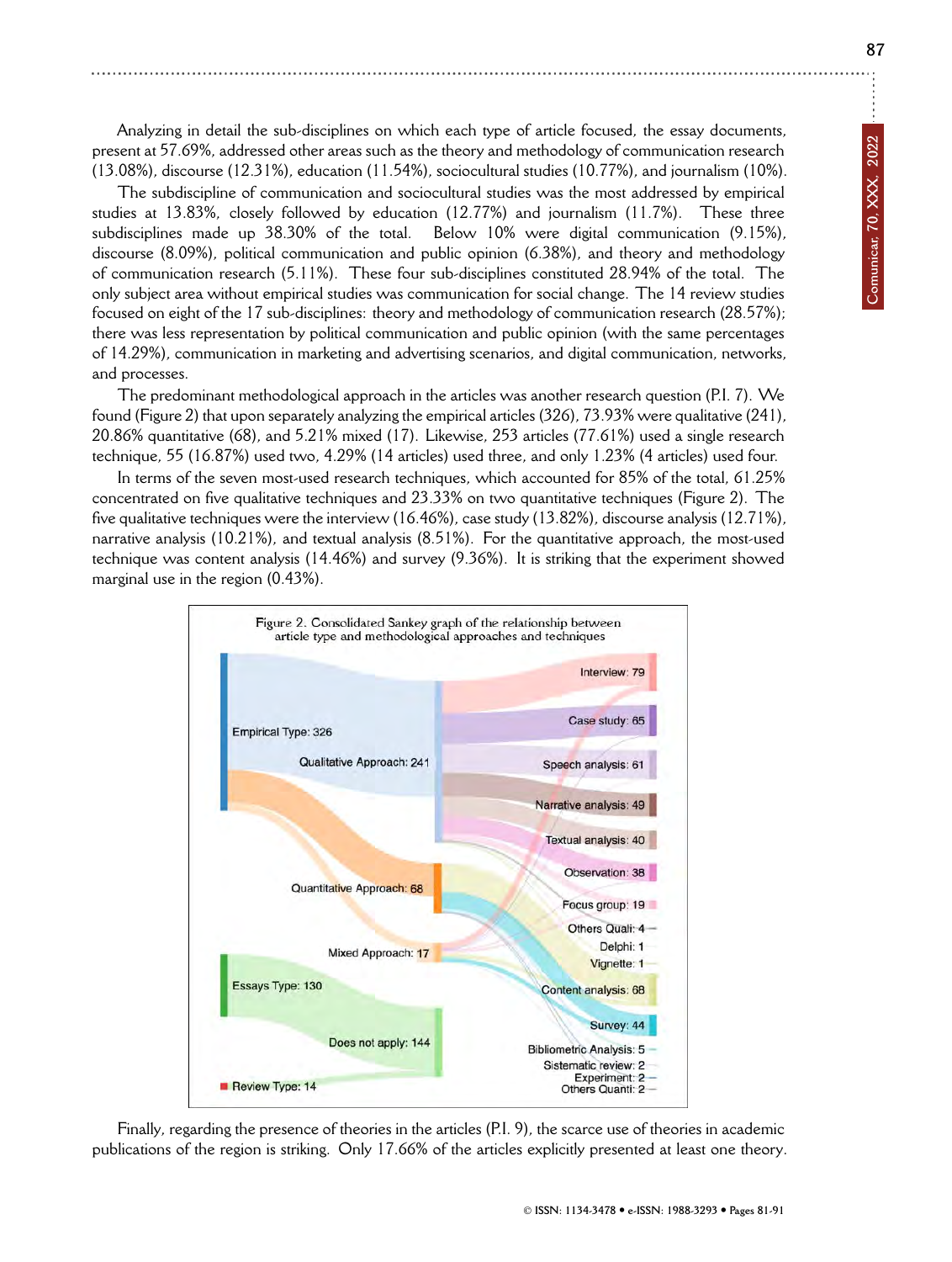**Comunicar, 70, XXX, 2022**

In agreement with similar studies at the international level, the theory of agenda setting (18.54%) and framing (14.16%) were the most-used in the sample (Bryant & Miron, 2004; Piñeiro-Naval & Morais, 2019). McLuhan's theory of media (14.16%) ranked second as well. This popularity can be explained by its usefulness in the thematic area of digital communication, networks, and processes.

As evident from Figure 3, the other theories made up less than 10%, where it is seen that only the theories of uses and gratifications (7.08%) and that of the four functions of the media and the Marxist (each with 4.42%) exceeded 4% of the entire sample. This allows us to observe that in all 83 articles with at least one theory, reflections were exclusively concentrated in six and represented 76.11% of the entire sample.





#### **5. Discussion and conclusions**

The objective of the present work was to analyze knowledge production in the field of communication in Latin America from academic publications. The most important finding is the identification of a research trend that is close to international standards. We have gone from an approach characterized by theoreticalargumentative disquisitions of essay type (Orozco-Gómez, 1997) to an empirical approach, in which the methodological aspect is essential to arrive at conclusions based on evidence. More than half the articles published in the 24 journals in the field (52.15%) were characterized by an empirical approach, compared to 27.66% that had an essay approach. As recently reported by Goyanes et al. (2018) and Piñeiro and Morais (2019) in Spain and Latin America, the globalization of research is advancing, and academics in the region have adopted an approach more in accord with the international context.

However, far from celebrating this state of affairs, the thought arises as to whether said change is not motivated by the institutional pressure of many universities to appear in or climb positions in the major international rankings. One of the key indicators of this process is the number of citations and publications in the hegemonic databases (WoS/Scopus). Barranquero (2011) had already highlighted that one of the strengths of the "Latin Americanism of communication" was a questioning of the functionalist and empiricist informational model and the search for a participatory paradigm, as well as a strong commitment to a social reality that privileges aspects such as alternative, popular and pro-social communication, aspects close to the local context. Marques-de-Melo (1999) emphasized as distinctive the theoretical hybridism product of the interweaving of European, Meso-South American (pre and post-colonial) and African traditions, which has become a unique mestizo research in the region. By assuming international standards, many researchers from the Global South (GS) are pressured to abandon their own indigenous epistemologies

÷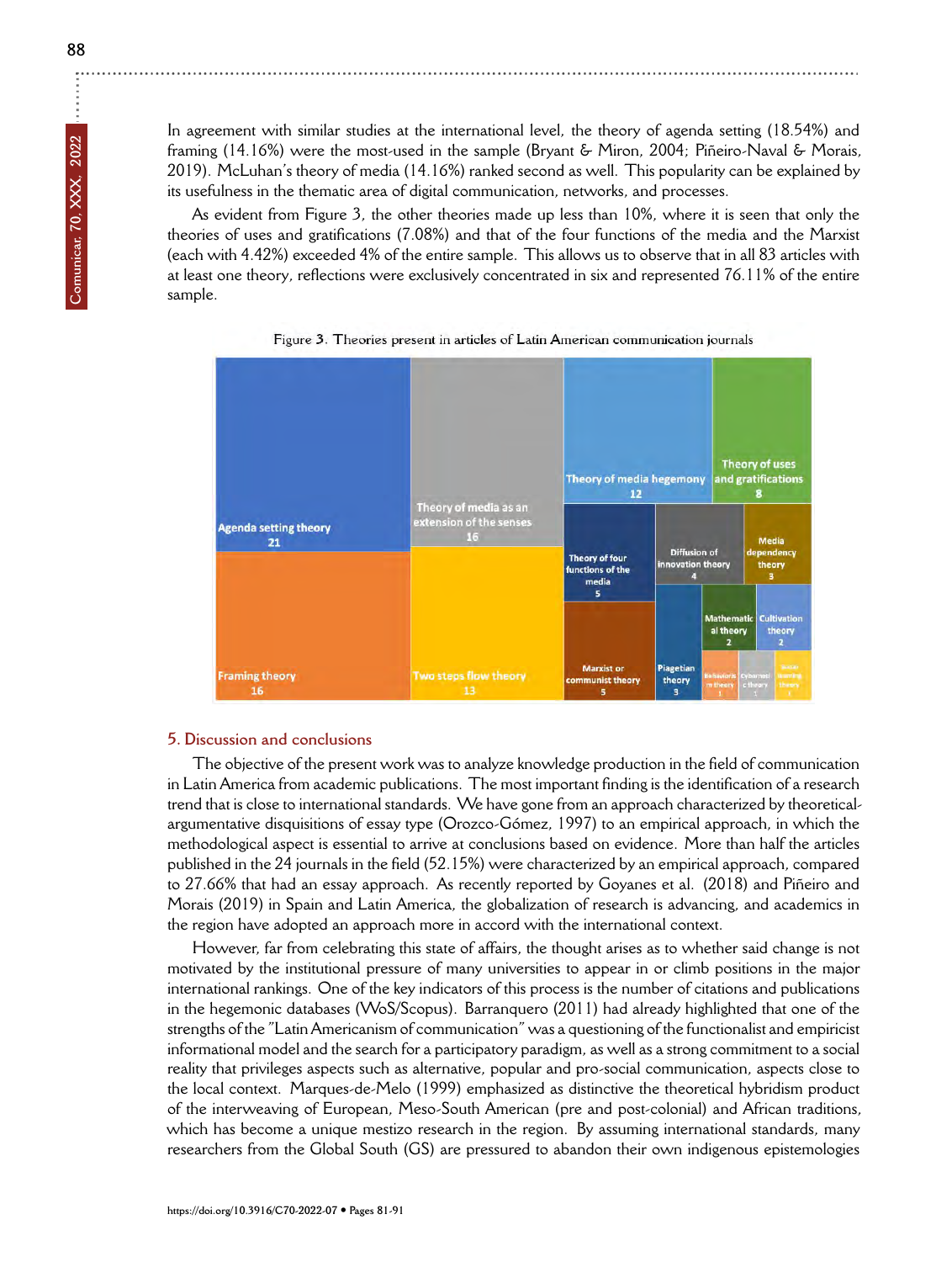and methodological approaches, or even topics closer to the local context, which do not always fit in publications in the international context (Demeter, 2018). Another important finding was the limited use of theories in academic articles. Fewer than one in five articles cited a theory. This finding is consistent with various international studies (Bryant & Miron, 2004; Piñeiro & Morais, 2019; Walter et al., 2018). This recurrent finding arouses interest in future studies on the use of theory in research within the field of communication. Although one of the purposes of science is to produce theories, it seems that this is a long road filled with many approaches, before advancing solid constructs with some universal validity.

Another issue in the region that deserves deep reflection is the use of communication theories. Those that were the most used are also the most popular reported in international studies of the same topic (Bryant & Miron, 2004; Potter et al., 2014; Walter et al., 2018). The most used included agenda setting, framing, and the theory of media as an extension of the senses. This finding corroborates the idea that the region's researchers have embraced the globalization of research. However, none of these theories had Latin America or a country in the GS as its author or geographic focus. This finding reaffirms the theory of academic dependency according to which the Global North (GN) and the periphery coexist in the same research ecosystem. However, by possessing cultural, symbolic, and material resources, the GN maintains its sovereignty as a producer of knowledge. Demeter (2018) noted that in 42 years of journals in the field indexed in WoS, South America contributed only 1%. It is therefore essential that the wideranging discussion that has taken place in the region within the field of communication be more noticeable and enter the great international conversation from a horizontal dialogical perspective.

The data analyzed herein confirm that the qualitative approach is preferred in the region. The interview, case study, and discourse analysis were the qualitative research methods most used by academics. This reaffirms the long humanistic tradition closest to the qualitative approach that has been present in the social sciences. However, content analysis was the second most-used method, and the survey occupied sixth place. It is striking that the experimental method, which was the most used in the *Journal of Communication*, a journal considered central to the field, was used very infrequently in the region. Later studies could explore the reasons for this lack of use. The finding that the most frequent subfield or topic was communication and health was surprising. This subfield has a recent history in the region, although it has been consolidating in the last decade, led by the knowledge production that has occurred in Brazil (Soares-de-Araujo & Cuberli, 2020). It is likely that the large sample of journals from Brazil had an influence on this result. The following themes were predictable if we consider that there has been a very valuable reflection on sociocultural aspects in the region, led by authors such as Jesús Martín-Barbero, Néstor García Canclini and Beatriz Sarlo, among others (De-Moragas-Spà, 2011). Likewise, reflection on theory and methodology has been provided by great reflections fostered by authors such as Pasquali, Verón, Beltrán, Marques de Melo, Fuentes Navarro, Galindo, and Vidales.

The present study is not without its limitations. The large sample of Brazilian journals influenced some results, although it corresponds to the bibliographic production of the region. Some journals studied were not published for some years, affecting the entire sample. Subsequent studies should be able to analyze knowledge production by expanding the sample and longitudinal study that allows observing changes and trends over time. The present research contributes to the theoretical body of knowledge production in the field of communication in Latin America.It explores in an original way and with empirical rigor variables that had not been previously studied in regional academic journals. Likewise, as suggested by Evans and Foster (2011), it points to clues about the specific challenges that communication research must tackle. Making theorizing and reflection in the region more visible is undoubtedly one of the essential challenges. so that the voice is heard more clearly in the great conversation in both the institutional spaces of the major associations and conferences and the journals of the hegemonic publishers in the field.

# **Author Contribution**

Idea, J.A.A.C.; Literature review (state of the art), J.A.A.C., R.G.P.; Methodology, J.A.A.C., R.G.P.; Data analysis, R.G.P.; Results, R.G.P.; Discussion and conclusions, J.A.A.C., R.G.P.; Writing (original draft), J.A.A.C., R.G.P.; Final revisions, J.A.A.C., R.G.P.; Project design and sponsorship, J.A.A.C., R.G.P.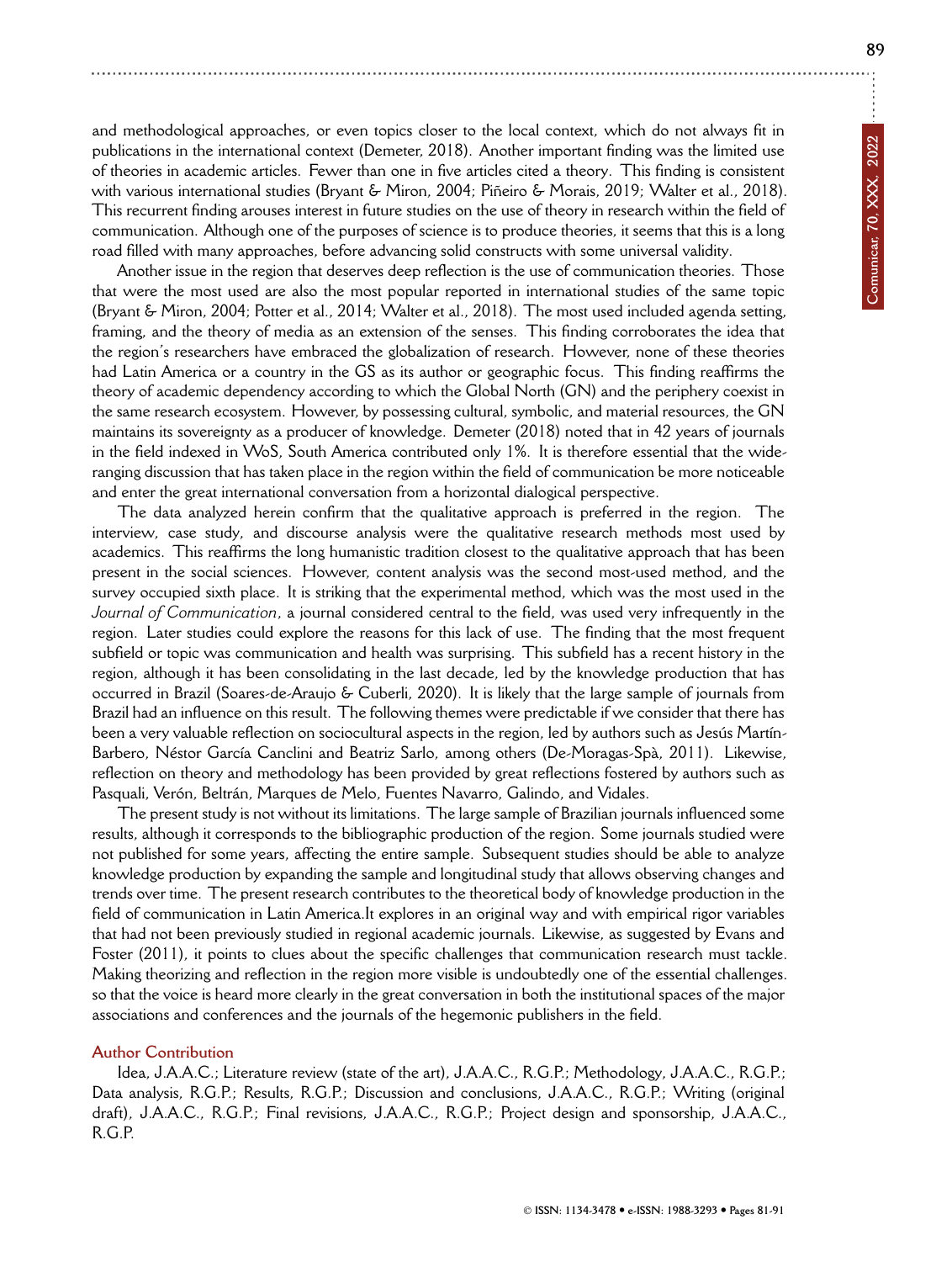#### **Funding Agency**

The results of this article are part of the project "Approach to Latin American Communication Thinking in Scientific Journals," financed by resources from the National Fund for Financing Science, Technology and Innovation of the General System of Royalties and the Universidad del Norte (Colombia).

# **References**

- Alvesson, M., Gabriel, Y., & Paulsen, R. (2017). *Return to meaning: A social scence with something to say*. Oxford University Press.
- Arroyave-Cabrera, J., Repiso, R., & González-Pardo, R. (2020). La investigación en comunicación en Colombia vista desde Web of Science. *Revista de Comunicación*, *19*(2), 29-45.<https://doi.org/10.26441/RC19.2-2020-A2>
- Baiget, T., & Torres-Salinas, D. (2013). *Informe APEI sobre Publicación en revistas científicas*. Informes APEI. <https://bit.ly/2UIq1KH>
- Barranquero, A. (2011). Latinoamericanizar los estudios de Comunicación. De la dialéctica centro-periferia al diálogo interregional. *Razón y Palabra*, *75*.<https://bit.ly/2UEvPVv>
- Bermejo-Berros, J. (2014). Evolución de los paradigmas, metodologías y campos de la comunicación en Revista Latina de Comunicación Social durante la década 2004-2013. *Revista Latina de Comunicación Social*, *69*, 330-353. <https://doi.org/10.4185/RLCS-2014-1014>
- Bryant, J., & Miron, D. (2004). Theory and research in mass communication. *Journal of Communication*, *54*(4), 662-704. <https://doi.org/10.1093/joc/54.4.662>
- Cetto, A., & Alonso-Gamboa, J. (2011). *Calidad e Impacto de la revista Iberoamericana*. Facultad de Ciencias UNAM. <https://bit.ly/3ikgTnp>
- Chung, C., Barnett, G.A., Kim, K., & Lackaff, D. (2013). An analysis on communication theory and discipline. *Scientometrics*, *95*(3), 985-1002.<https://doi.org/10.1007/s11192-012-0869-4>
- De-Moragas-Spà, M. (2011). *Interpretar la comunicación. Estudios sobre medios en América y Europa*. Gedisa. Demeter, M. (2017). The core-periphery problem in communication research: A network analysis of leading publication. *Publishing Research Quarterly*, *33*(4), 402-420.<https://doi.org/10.1007/ s12109-017- 9535-2>
- Demeter, M. (2018). The winner takes it all: International inequality in communication and media studies today. *Journalism and Mass Communication Quarterly*, *96*, 37-59.<https://doi.org/10.1177/1077699018792270>
- Evans, J.A., & Foster, J.G. (2011). Metaknowledge. *Science*, *331*(6018), 721-725.<https://doi.org/10.1126/science.1201765> Feeley, T. (2002). A bibliometric analysis of communication journals from. *Human Communication Research*, *34*(3), 505-520.
- <https://doi.org/10.1111/j.1468-2958.2008.00330.x>
- Fernández-Quijada, D., & Masip-Masip, P. (2013). Three decades of Spanish communication research: Towards legal age. [Tres décadas de investigación española en comunicación: hacia la mayoría de edad]. *Comunicar*, *41*, 15-24. <https://doi.org/10.3916/C41-2013-01>
- Fuentes-Navarro, R. (2019). Investigación y meta-investigación de la comunicación en América Latina. *Matrizes*, *13*, 27-48. <https://doi.org/10.11606/issn.1982-8160.v13i1p27-48>
- Gobbi, M. (2008). *A batalla pela hegemonia comunicacional na América Latina: 30 anos da Alaic*. Universidad Metodista de SáoPaulo.<https://stanford.io/372TrFP>
- Gómez-Rodríguez, G., Morell, A., & Gallo-Estrada, C. (2017). A 30 años de Comunicación y Sociedad: Cambios y permanencias en el campo académico de la comunicación. *Comunicación y Sociedad*, *30*, 17-44.<https://doi.org/10.32870/cys.v0i30.6838>
- González-Pardo, R., Repiso, R., & Arroyave-Cabrera, J. (2020). evistas iberoamericanas de comunicación a través de las bases de datos Latindex, Dialnet, DOAJ, Scopus, AHCI, SSCI, REDIB, MIAR, ESCI y Google Scholar Metrics. *Revista Española De Documentación Científica*, *19*(2), 29-45.<https://doi.org/10.3989/redc.2020.4.1732>
- González-Pardo, R., Repiso, R., Arroyave-Cabrera, J., Dialnet, Doaj, Scopus, A., Ssci, Redib, M., Scholar, E.Y.G., & Metrics (2020). *Revistas iberoamericanas de comunicación a través de las bases de datos Latindex*, *43*.
- Goyanes, M. (2020). Meta-investigación en comunicación: antecedentes, efectos y retos de una investigación y gobernanza estandarizada. *Profesional de la Información*, *29*(4), e290406.<https://doi.org/10.3145/epi.2020.jul.06>
- Goyanes, M., Rodríguez-Gómez, E.F., & Rosique-Cedillo, G. (2005). Investigación en comunicación en revistas científicas en España (2005-2015): de disquisiciones teóricas a investigación basada en evidencias. *Profesional De la Información*, *27*, 1281-1291.<https://doi.org/10.3145/epi.2018.nov.11>
- Gregorio-Chaviano, O. (2007). Análisis bibliométrico y de calidad de la revista Signo y Pensamiento (1982-2006). *Signo y Pensamiento*, *26*, 22-32.<https://bit.ly/3hNPL0I>
- Günther, E., & Domahidi, E. (2017). What communication scholars write about: An analysis of 80 years of research in high-impact journals. *International Journal of Communication*, *11*, 3051-3071.<https://bit.ly/36KP9CO>
- Hayes, A.F., & Krippendorff, K. (2007). Answering the Call for a Standard Reliability Measure for Coding Data. *Communication Methods and Measures*, *1*(1), 77-89.<https://doi.org/10.1080/19312450709336664>
- Kim, J.N., Park, S.C., Sun-Wook, Y., & Hongmei, S. (2010). Mapping health communication scholarship: Breadth, depth, and agenda of published research in health communication. *Health Communication*, *25*(6-7), 487-503. <https://doi.org/10.1080/10410236.2010.507160>
- Krippendorff, K. (2011). Agreement and information in the reliability of coding. *Communication Methods and Measures*, *5*(2), 93-112.<https://doi.org/10.1080/19312458.2011.568376>
- Krohling, M. (2009). *O campo da comunicação em suas referências: Experimento metodológico para a Produção de Indicadores bibliométricos*. Cecom - Centro de Estudos do Campo da Comunicação.<https://bit.ly/36Xc2TX>